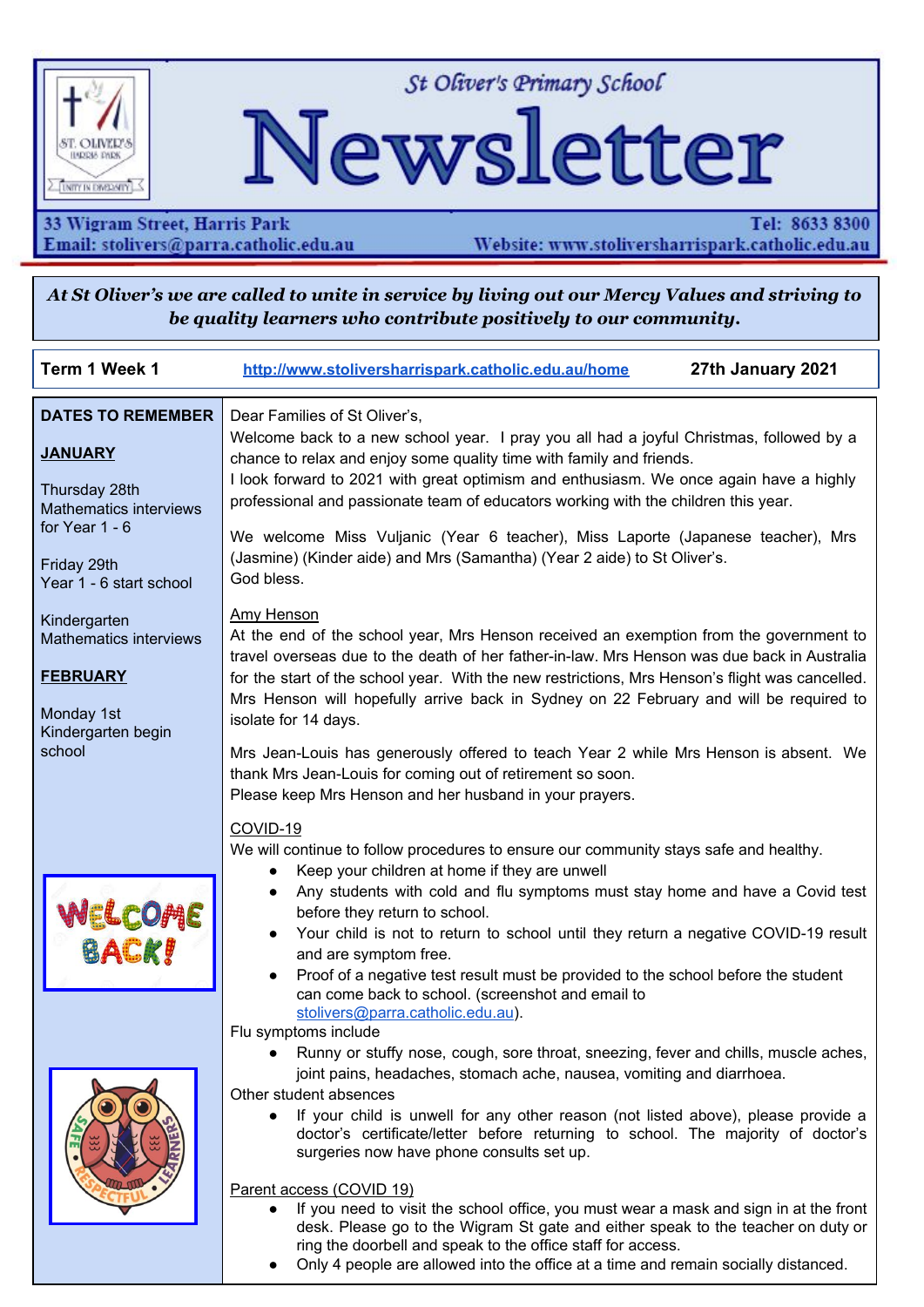### 28 January

• Mathematics Interviews- These interviews are for Year 1 - 6 and are by appointment. Please ring the school office if you are unsure of your child's appointment time. Please send your child into the office to wait for their teacher to collect them to begin their interview. If parents/carers choose to wait on site, there will be chairs set up under the shade awning on the playground. Parents are reminded to keep a social distance at all times. No parents need to come into the office- if you have to speak to the office staff for some reason then a mask must be worn and you must sign in.

### 29 January

- Year 1 6 start school- please ensure your child is here ready to begin the day at 9am
- Kindergarten Mathematics Interviews- These interviews are by appointment. Please ring the school office if you are unsure of your child's appointment time. When you arrive at school please sit with your child on the chairs set up under the shade awning on the playground. A teacher will come out to pick up your child and take them inside.

# 1 February

- Kindergarten begin school Parents will **not** be allowed on the playground before 9am due to COVID restrictions. If you bring your child at 9:15am, you will be allowed to come onto the playground with your child. A photograph will be taken of you and your child before you farewell them for the day.
- Afternoon pick up-
	- Pick up from the playground: Wigram St gate Parents will be invited into the playground (10 people at a time) and are asked to wait behind the witches hats for your child to come to you. You are also reminded to exit the playground straight away through the driveway gate. **KINDERGARTEN CHILDREN WILL BE SEATED ON THE KINDERGARTEN VERANDAH WITH THEIR TEACHER.**
	- COSHC children will be picked up by COSHC staff from the classroom.
	- Kiss and Go children will be taken to the playground waiting area by a teacher.

# Morning Drop off procedures

Parents may drop their child/ren off at Wigram St gate or Allen St gate from 8.30am. No parent is allowed onto the playground due to COVID-19 restrictions. If you need to go to the office, please go to the Wigram St gate and ask the teacher on duty for permission to enter the office.

# Afternoon Pick up procedures

- Pick up from the playground: Wigram St gate Parents will be invited into the playground (10 people at a time) and are asked to wait behind the witches hats for your child to come to you. You are also reminded to exit the playground straight away through the driveway gate due to COVID-19 restrictions.
- Kiss and Go
	- Our Kiss and Go system will continue in the afternoons. Parents can pull up in the 5 minute parking area in Allen St to pick up their children. Students will wait in the playground with the duty teacher. **Parents must place their laminated family name on the left hand side of the front window of the car.** Student/s name will be called when the parent pulls up in the Kiss and Go zone, the teacher will walk the student/s to the car (first 4 cars only). Children must only enter the car on the curb side and parents are to remain in the car at all times. If you wish to use Kiss and Go please email the office so that we can organise our name cards. If you have previously used Kiss and Go there is no need to email again.